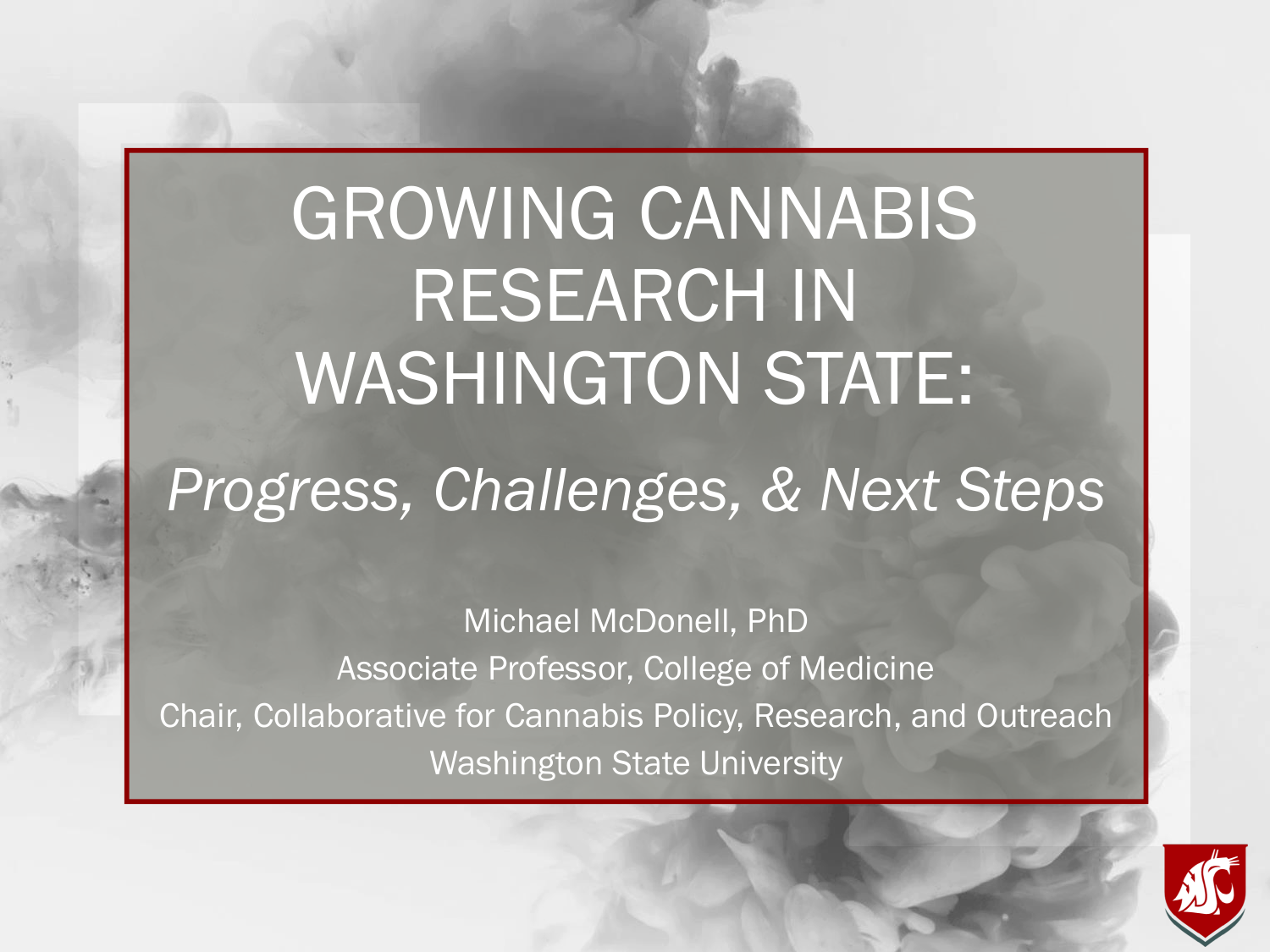Collaborative for **Cannabis** Policy, Research and **Outreach** (CCPRO)

The CCPRO will be the nexus for cannabis scholarship, policy, outreach and community engagement in Washington State.

#### **Goals**

1. Coordinate and support cannabis research at WSU.

2. Develop cannabis related policy to assure compliance with federal and state laws.

3. Serve as the primary point of contact for interactions with governmental, industry, and other cannabis stakeholders.

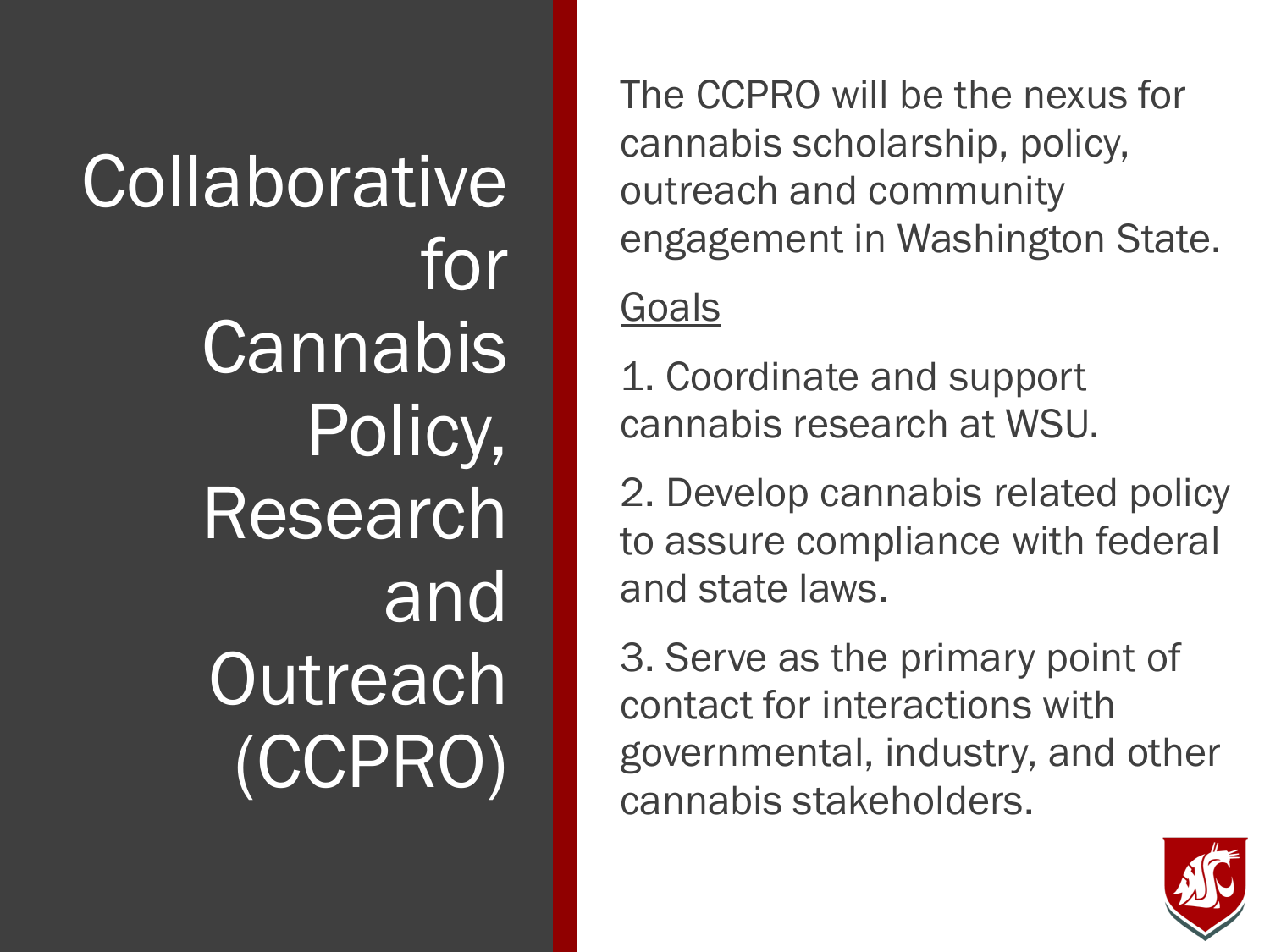

Improving Health and Well Being

# Priority Areas





Public Policy and Safety





Agricultural Research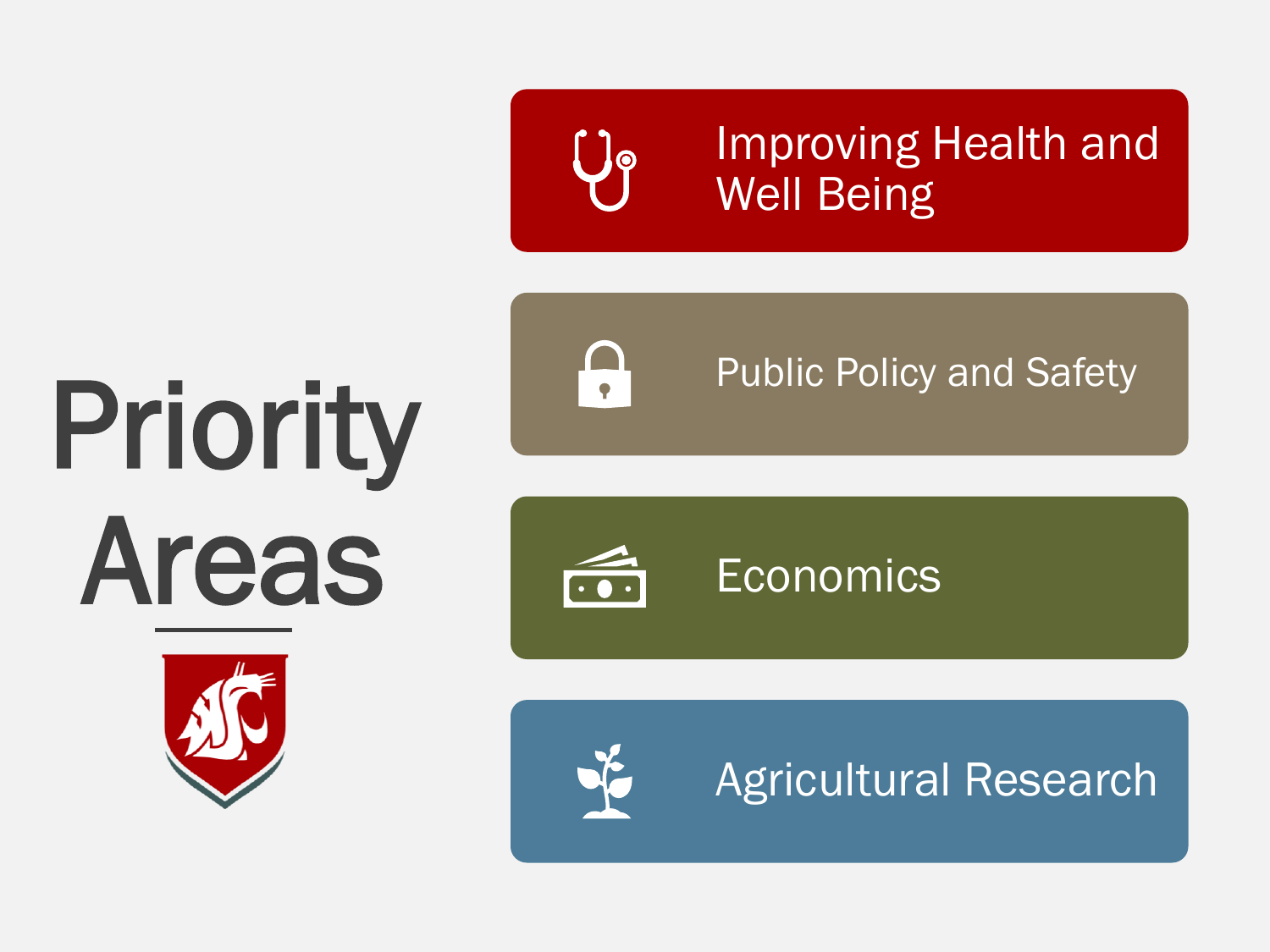#### Awarded I502 Pilot Grants:

- 19 projects funded between FY16–FY19 I502 funding
- Total awards for FY16-FY19: \$473,083

#### Awarded External Funding:

- 48 externally funded projects
- Total external funding: \$3,093,466 and growing

## Research Funding

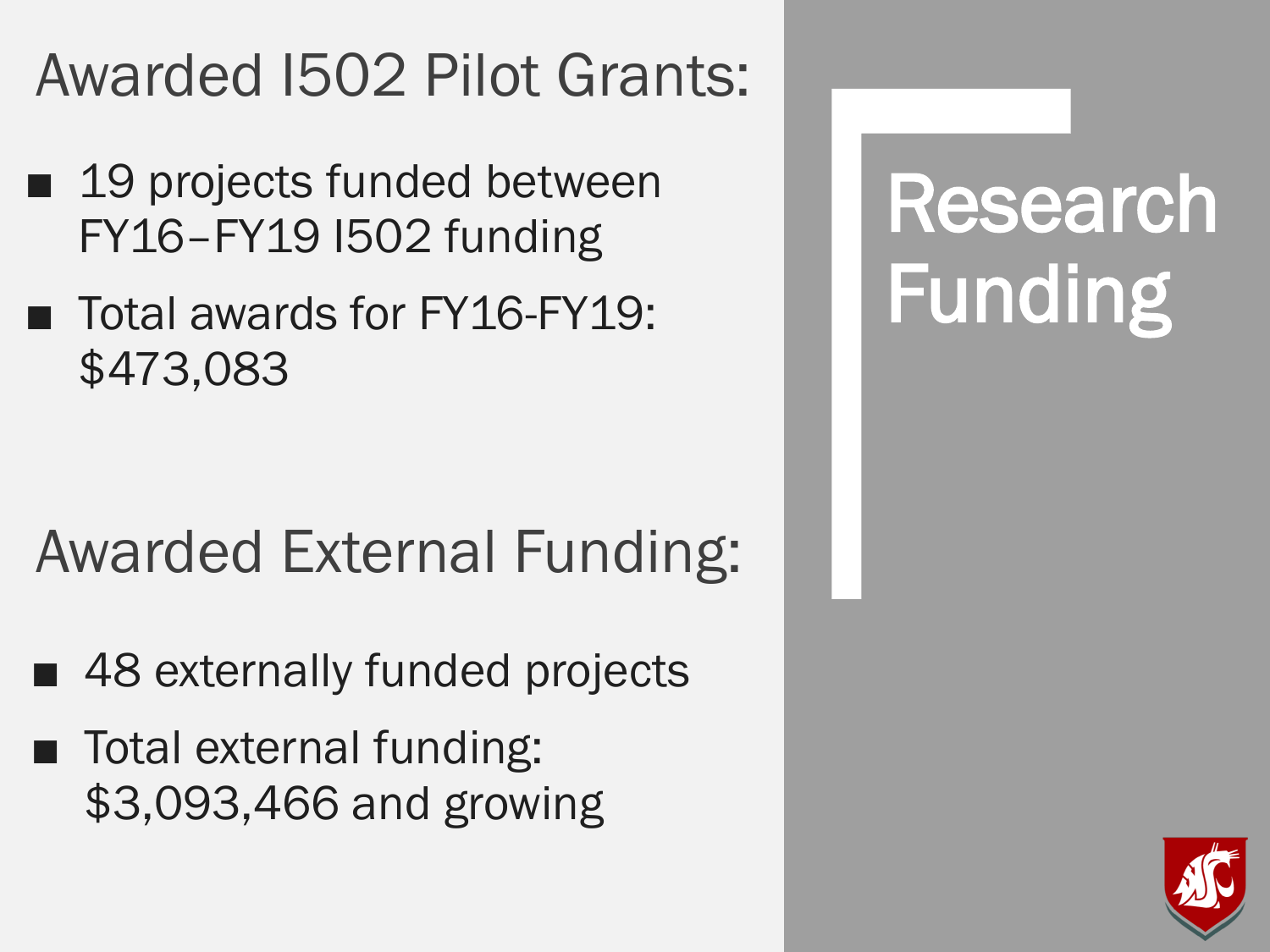#### Racial Disparities and Marijuana Crime

*Dale W. Willits, PhD, David Mankin, PhD, Nick Lovrich, PhD, Mary Stohr, PhD (DOJ Grant)*



■ Whites ■ Blacks

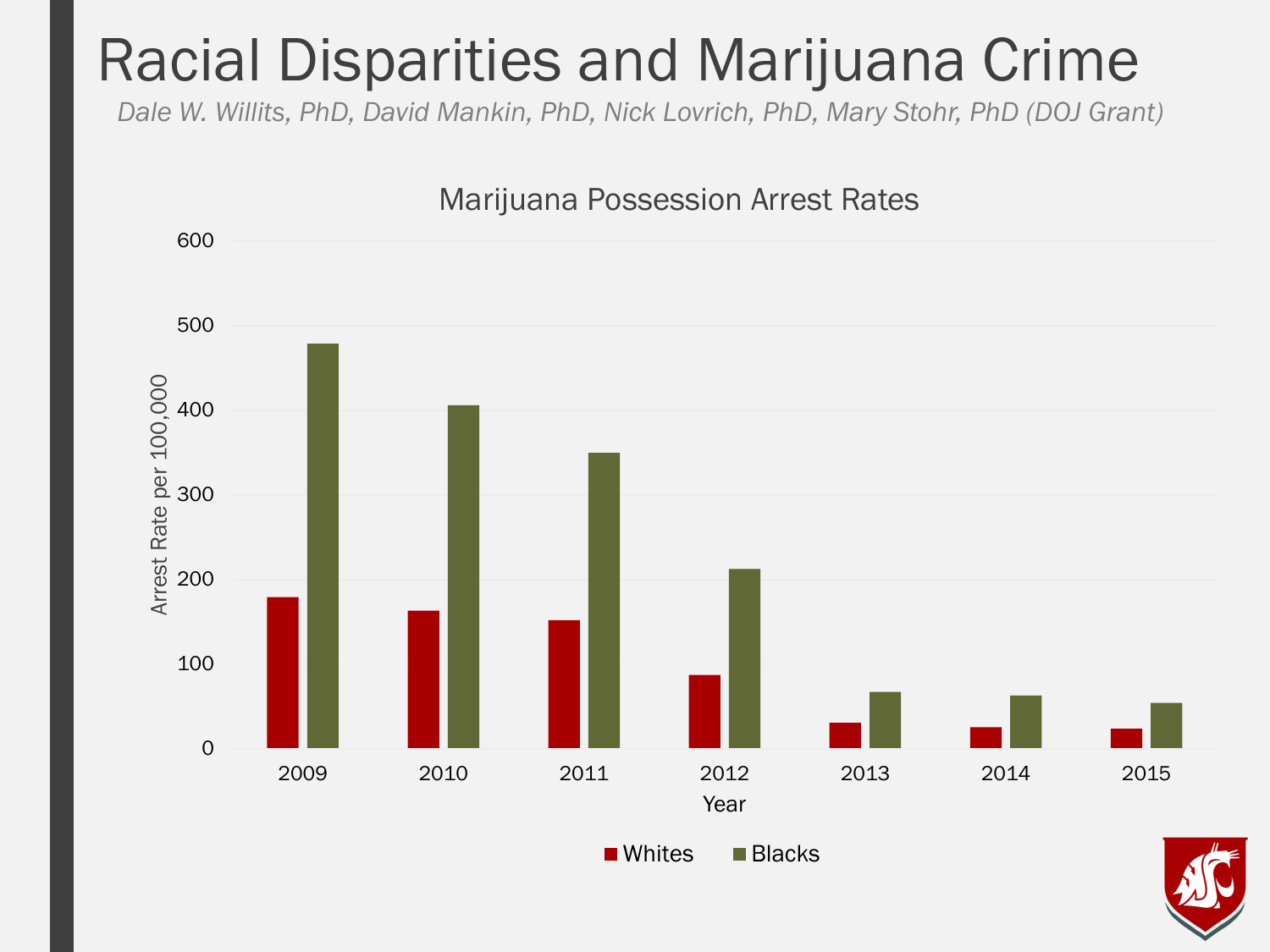### WA Cannabis Industry & Neighborhood Socioeconomic Characteristics

*Solmaz Amiri, DDes; Pablo Monsivais, PhD, MPH; Michael G. McDonell, PhD; Ofer Amram, MSc, PhD* 



Deprived areas have an increased likelihood of licensed cannabis producers, processors, and retailers.

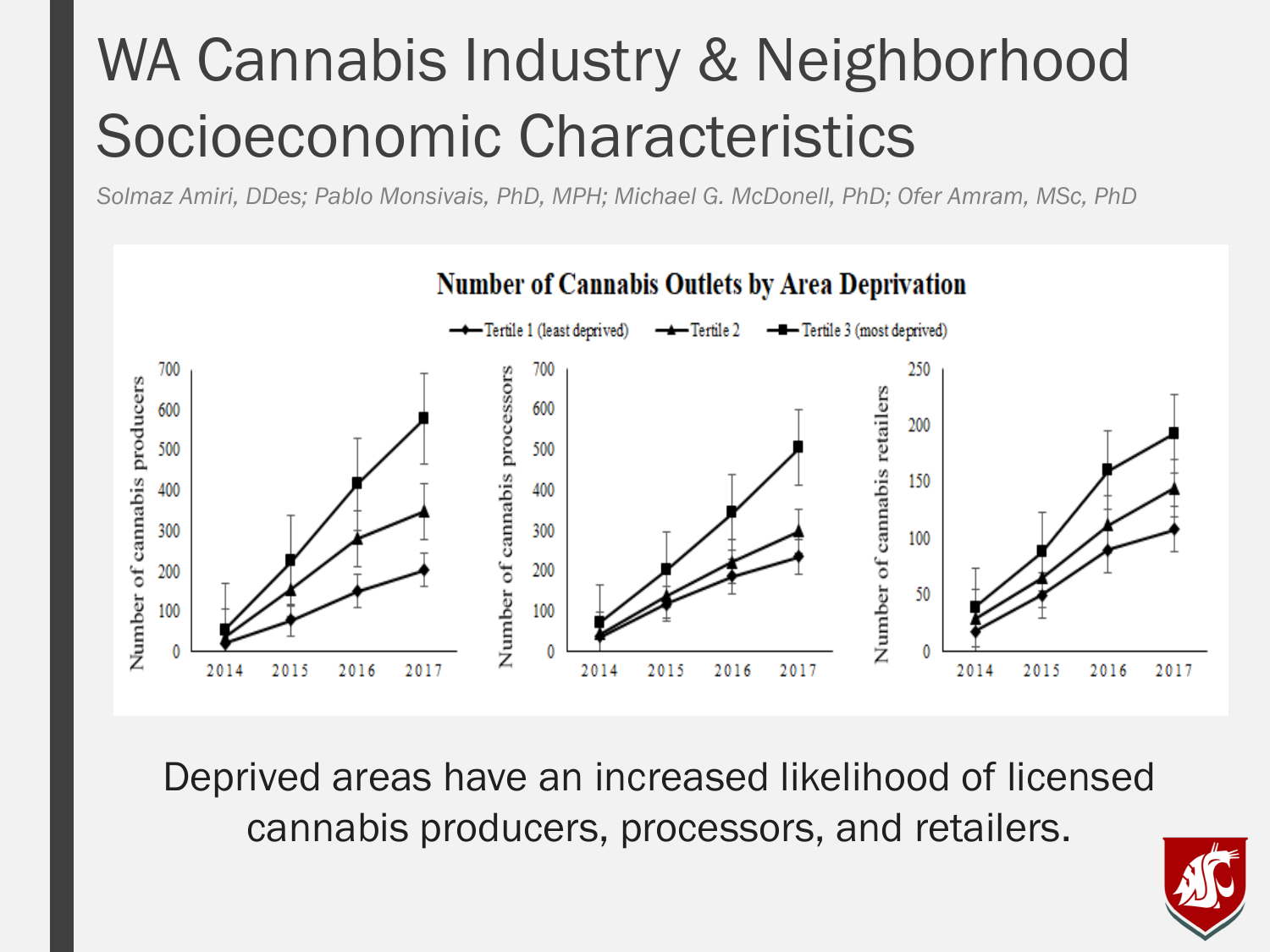

### **Innovative Collaboration**

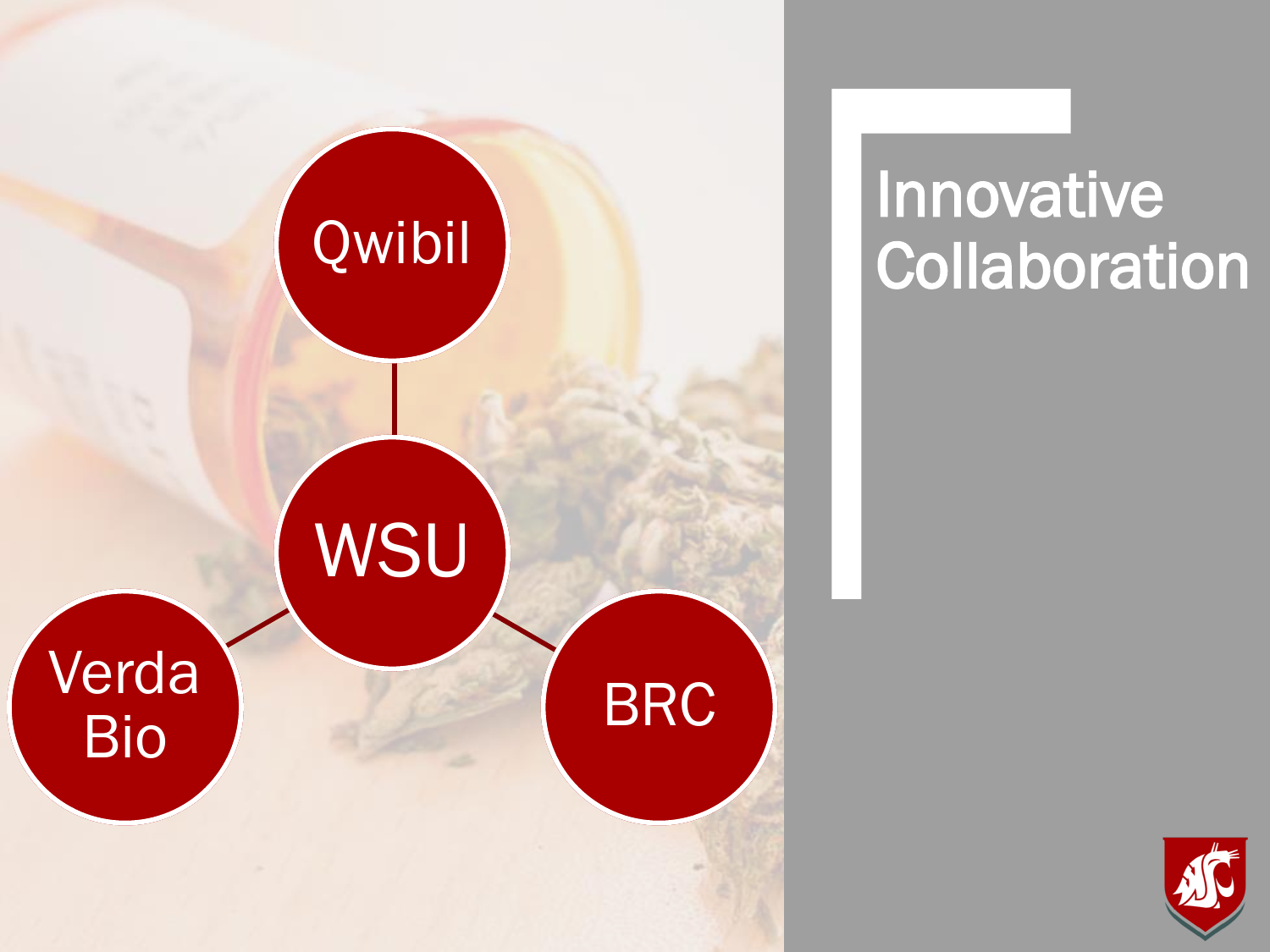## We Are Better Together

- Close partnerships with
	- *LCB*
	- *WSDA*
	- *DBHR (prevention)*
	- *Intercollegiate* 
		- UW- CRC
		- UNR
		- University of Colorado
		- COGR
	- Actively engaged with industry

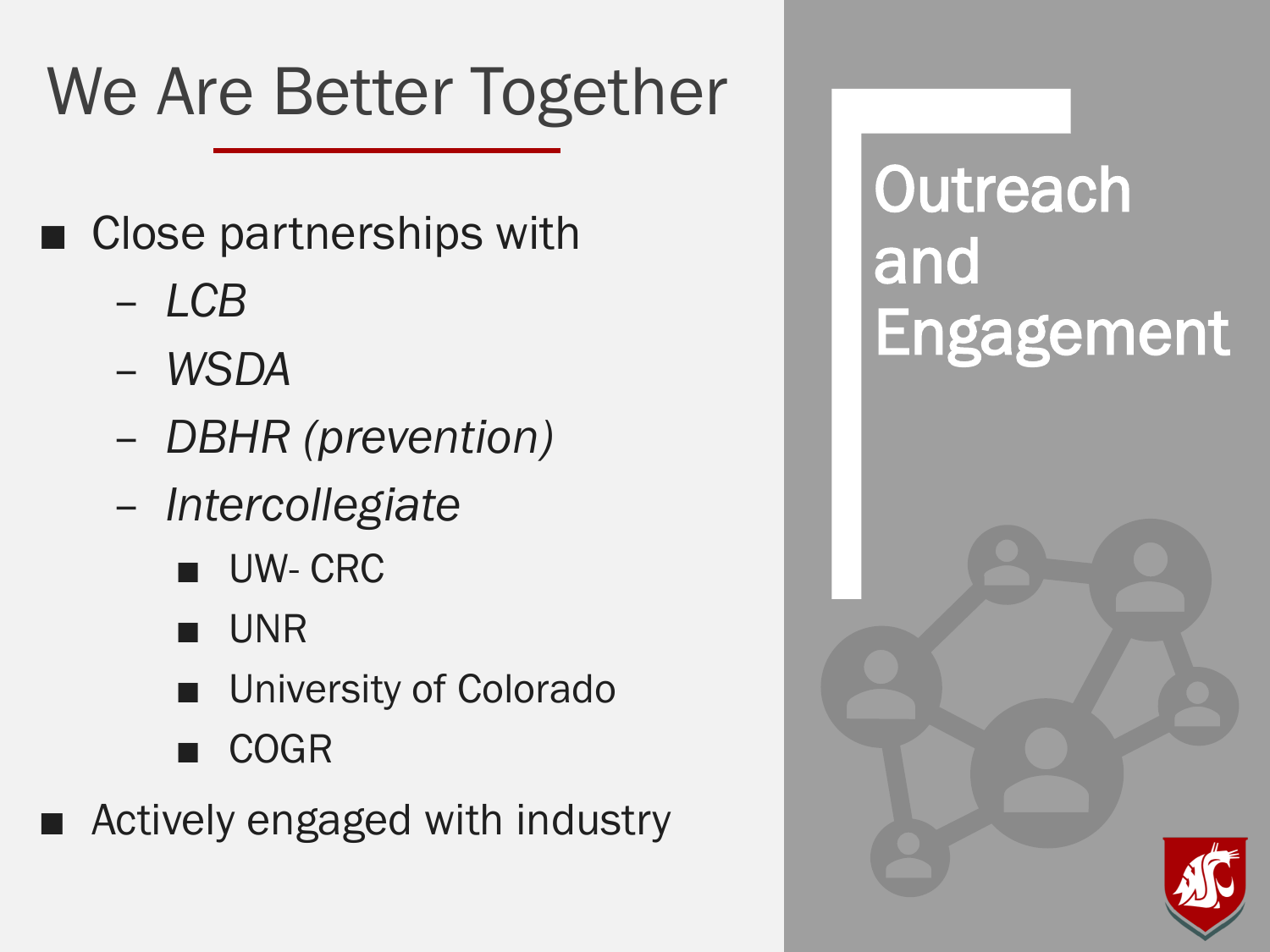

Create a **Cannabis Center** 



Move from small scale to large scale efforts

# Next Steps

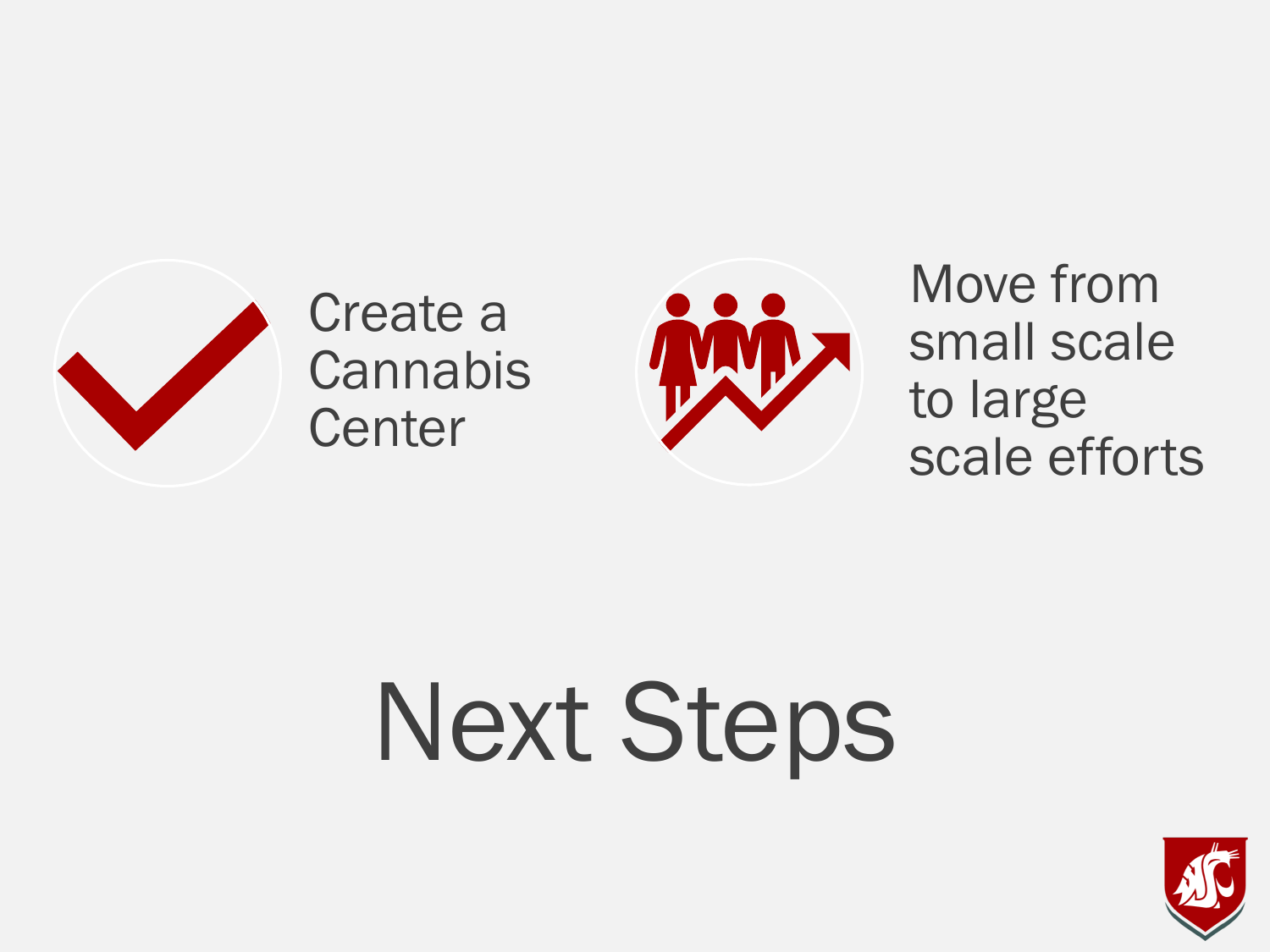#### **Hemp**

- *New hemp plan approved by USDA*
- *Expand CBD research*
- *Novel applications of hemp (e.g., textiles)*

#### **Marijuana**

- *Potency (how much is too much)*
- *Vulnerable populations*
- *Public consumption*
- *Federal regulations that inhibit research*

### **Opportunities** and **Challenges**

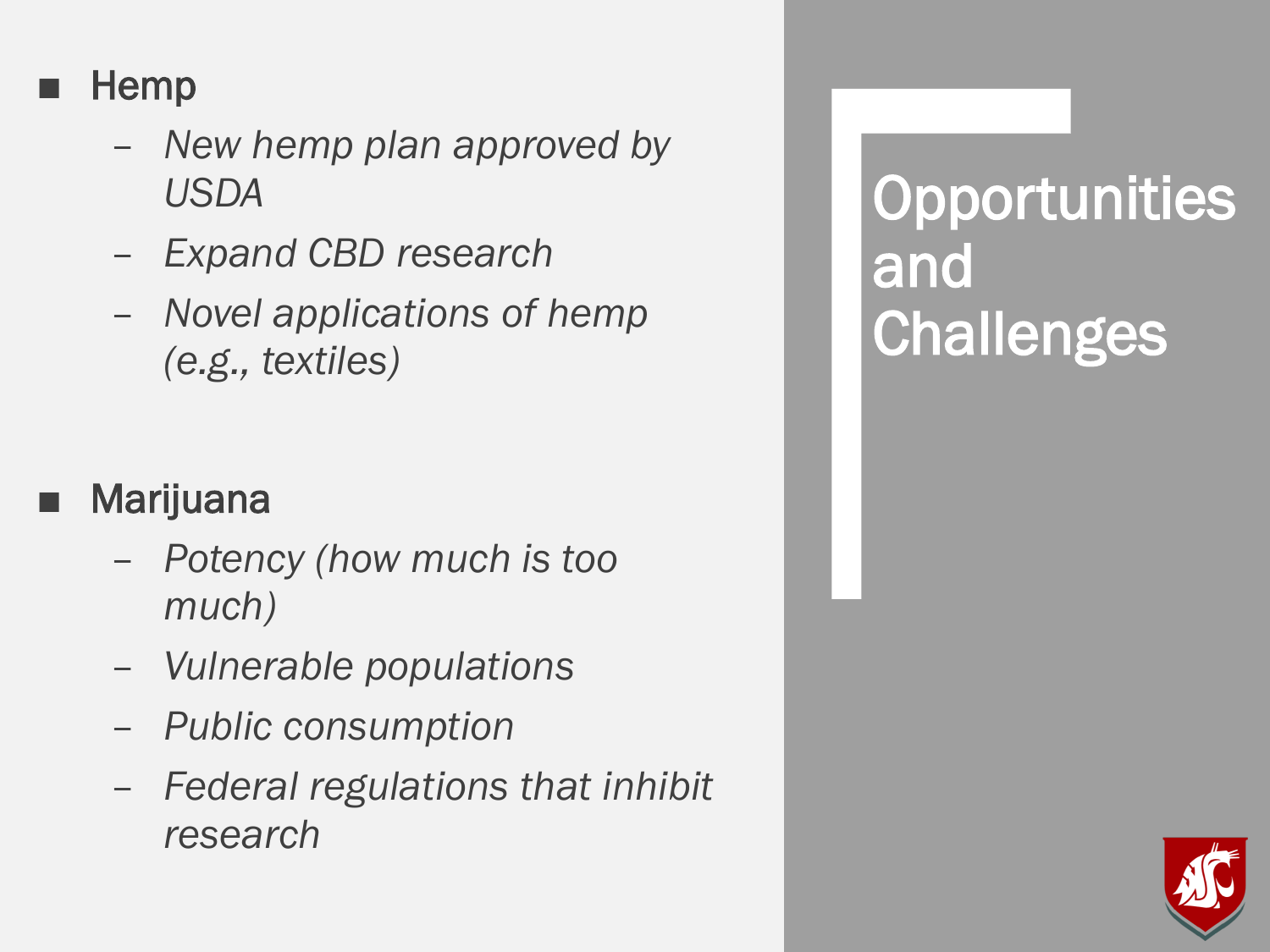- State Government Investment Consistent with I-502
- Hemp Plan rules completed and submitted to USDA
- Lifting of federal regulations of marijuana a a schedule 1 drug

What We **Need** From You